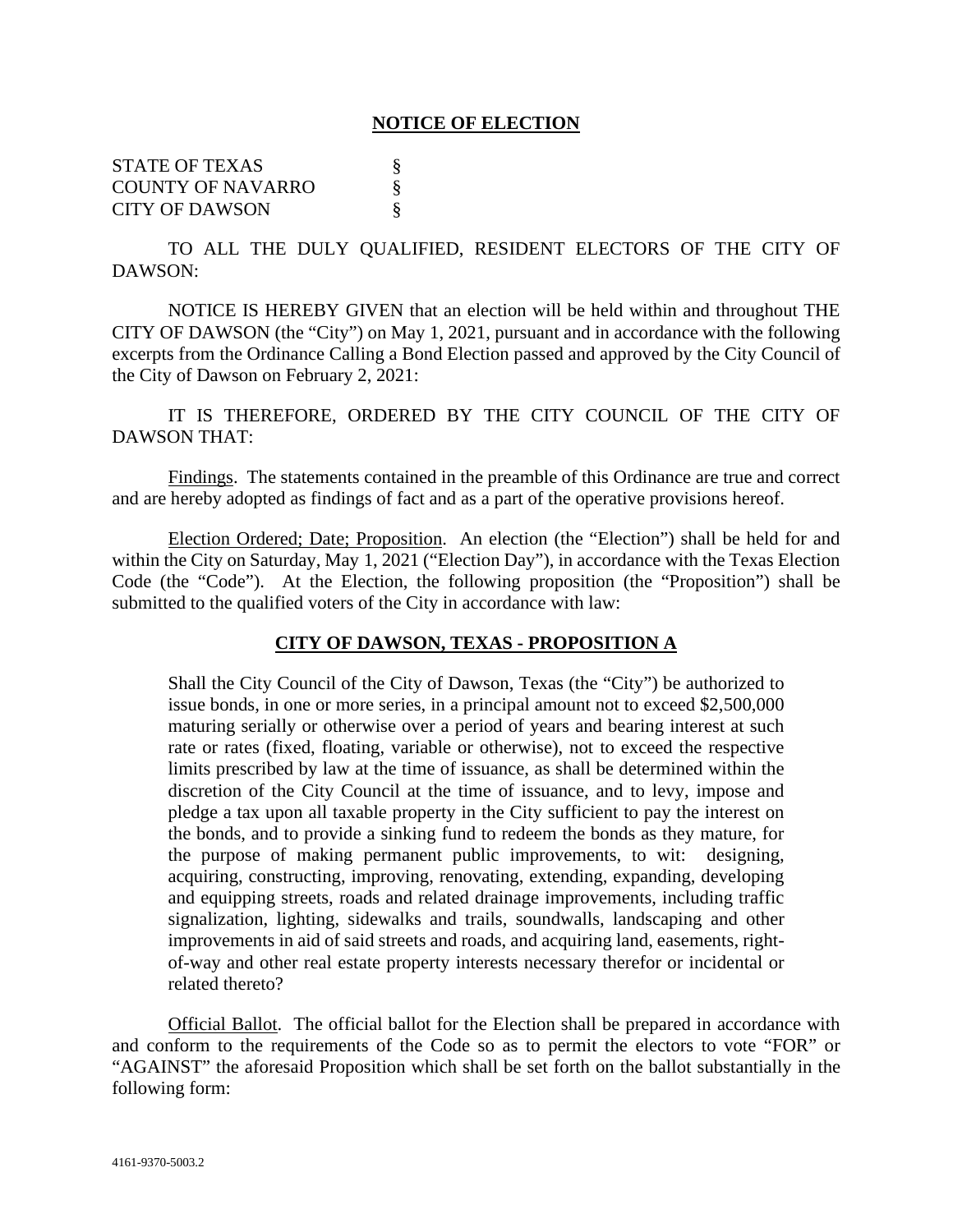### **CITY OF DAWSON, TEXAS - PROPOSITION A**

[ ] FOR [ ] AGAINST )  $\mathcal{L}$ )  $\lambda$ The issuance of bonds for street and related drainage improvements in the amount of \$2,500,000 and the imposition of taxes sufficient to pay the principal of and interest on the bonds.

Persons Qualified to Vote. All resident, qualified electors of the City shall be eligible to vote at the Election.

Election Precincts, Voting Locations and Voting Hours on Election Day. Except as otherwise provided herein, the boundaries and territories of the County election precincts that are wholly or partially within the territorial boundaries of the City are hereby designated as the voting precincts of the City for the Election and the precinct numbers for the City's election precincts shall be the corresponding County precinct number of each precinct. The Election Day polling places shall be as shown in **Exhibit A** to this Ordinance. **Exhibit A** shall be modified to reflect any alterations or changes in or additions to polling places required to conform to the Code or the Election Agreement or as directed by the Administrator.

On Election Day, the polls shall be open from 7:00 a.m. to 7:00 p.m.

Early Voting Locations, Dates and Times. Early voting by personal appearance for all election precincts shall be held at the locations, at the times and on the days set forth in **Exhibit B**, or at such other locations as hereafter may be designated by the Administrator. **Exhibit B** shall be modified to reflect any alterations or changes in or additions to early voting polling places or times for early voting required to conform to the Code or the Election Agreement or as directed by the Administrator.

The Administrator is hereby designated as the Early Voting Clerk. Applications for ballots to be voted by mail should be mailed, e-mailed or faxed to:

> Mr. Daniel Teed Navarro County Elections Administrator P.O. Box 1018 Corsicana, Texas 75151 E-mail: dteed@navarrocounty.org; Fax: (903) 875-3331

Conduct of Election. The Election shall be conducted by election officers, including the precinct judges and alternate judges or clerks appointed by the Administrator or the Authorized Representatives, in accordance with the Election Agreements, the Code and the Constitution and laws of the State and the United States of America. The Authorized Representatives are authorized to enter into, execute and deliver one or more Election Agreements, in accordance with applicable provisions of the Code. The terms and provisions of each Election Agreement are hereby incorporated into this Ordinance. To the extent of any conflict between this Ordinance and an Election Agreement, the terms and provisions of the Election Agreement shall prevail, and the Authorized Representatives are authorized to make such corrections, changes, revisions and modifications to this Ordinance, including the exhibits hereto, as are deemed necessary or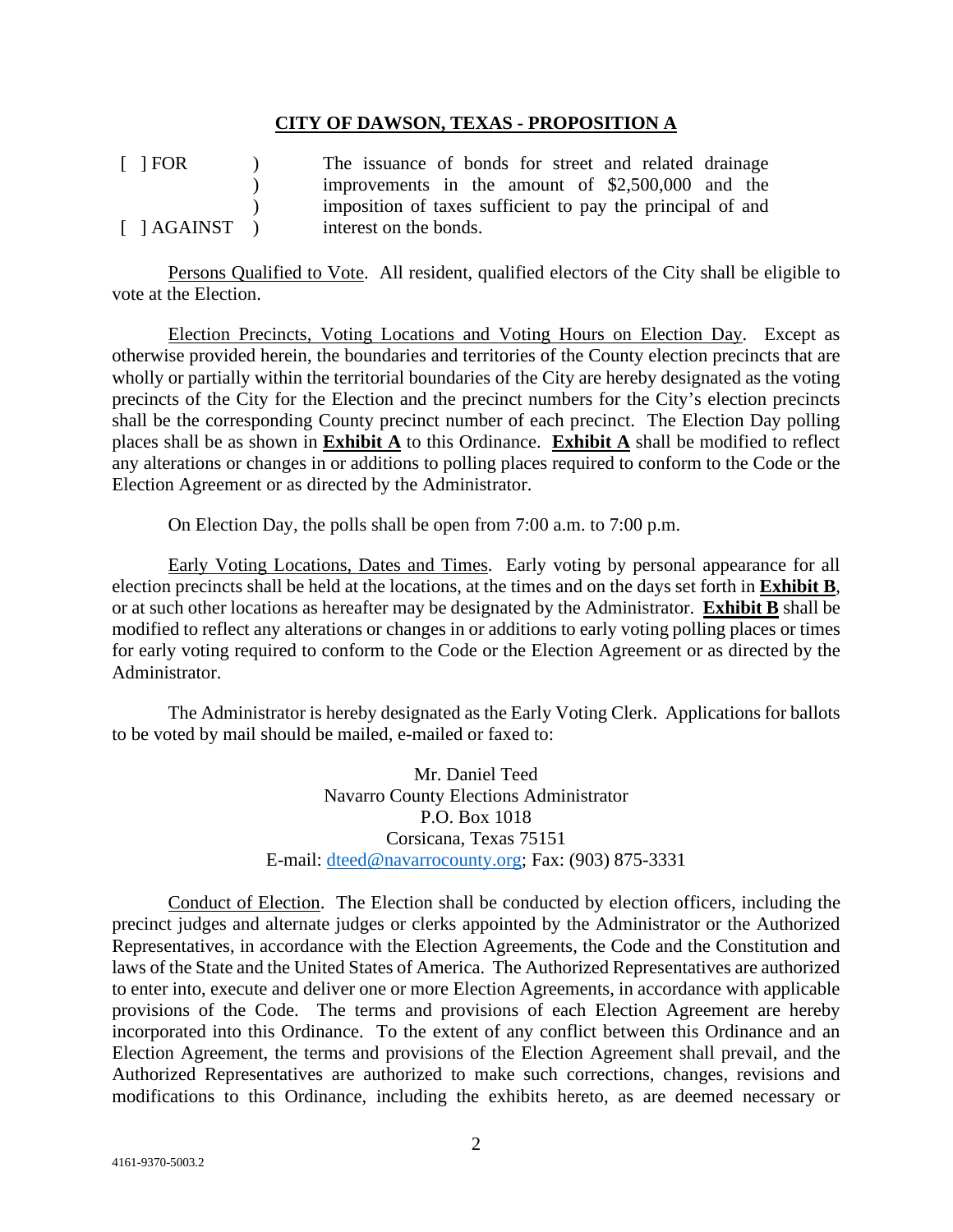appropriate to conform to the Election Agreement, to comply with applicable State and federal law and to carry out the intent of the City Council, as evidenced by this Ordinance. The Administrator shall be responsible for establishing the central counting station for the ballots cast in the Election and appointing the personnel necessary for such station.

### Mandatory Disclosure of Information.

(a) Pursuant to Section 3.009 of the Code: (i) the proposition language that will appear on the ballot is set forth in Section 3 of this Ordinance, (ii) the purposes for which the bonds are to be authorized are set forth in Section 2 of this Ordinance, (iii) the principal amount of bonds to be authorized is set forth in Section 2 of this Ordinance, (iv) if the issuance of bonds is authorized by voters, taxes sufficient, within the limits prescribed by law, to pay the principal of and interest on the bonds may be imposed, as set forth in Section 2 of this Ordinance, (v) bonds authorized pursuant to this Ordinance may be issued to mature over a specified number of years not to exceed the maximum number of years authorized by law and bearing interest at the rate or rates (not to exceed 15%), as authorized by law and determined by the City Council, (vi) as of the date of the adoption of this Ordinance, the aggregate amount of outstanding principal of the City's debt obligations is \$0.00, and the aggregate amount of outstanding interest on the City's debt obligations is \$0.00 and (vii) the City's ad valorem debt service tax rate as of the date of adoption of this Ordinance is \$0.00 per \$100 of taxable property. The City's Combination Tax and Revenue Certificate of Obligation, Series 2006 is hereby designated as self-supporting and is, therefore, not considered to be a debt obligation for purposes of Section 3.009 of the Code.

(b) Based upon market conditions as of the date of this Ordinance, the maximum interest rate for any series of the bonds is estimated to be 4.00%. Such estimated maximum interest rate is provided as a matter of information but is not a limitation on the interest rate at which the bonds, or any series thereof, may be sold. In addition, the estimate contained in this subsection (b) is (i) based on certain assumptions (including assumptions concerning prevailing market and economic conditions at the time(s) of issuance of the bonds) and derived from projections obtained from the City's financial advisor, (ii) subject to change to the extent that actual facts, circumstances and conditions prevailing at the time that the bonds are issued differ from such assumptions and projections, (iii) provided solely in satisfaction of the requirements of Section 3.009 of the Code, and for no other purpose, without any assurance that such projections will be realized, and (iv) not intended to give rise to a contract with voters or limit the authority of the City Council to issue bonds in accordance with the Proposition submitted by this Ordinance.

[*Signature page follows.*]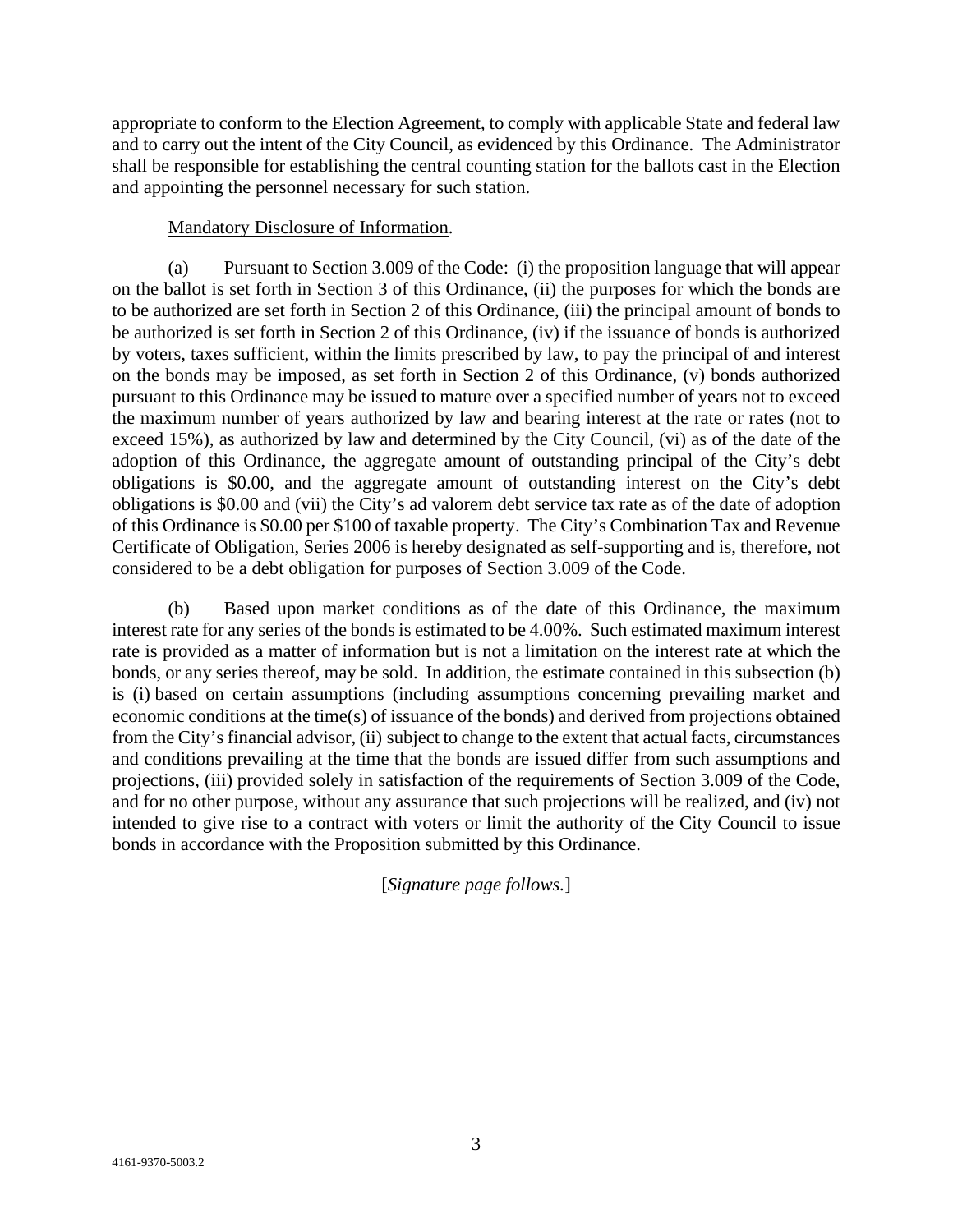# PASSED AND APPROVED February 2, 2021.

 */s/ Stephen Sanders* Mayor

ATTEST:

*/s/ Ronda Franks* 

City Secretary

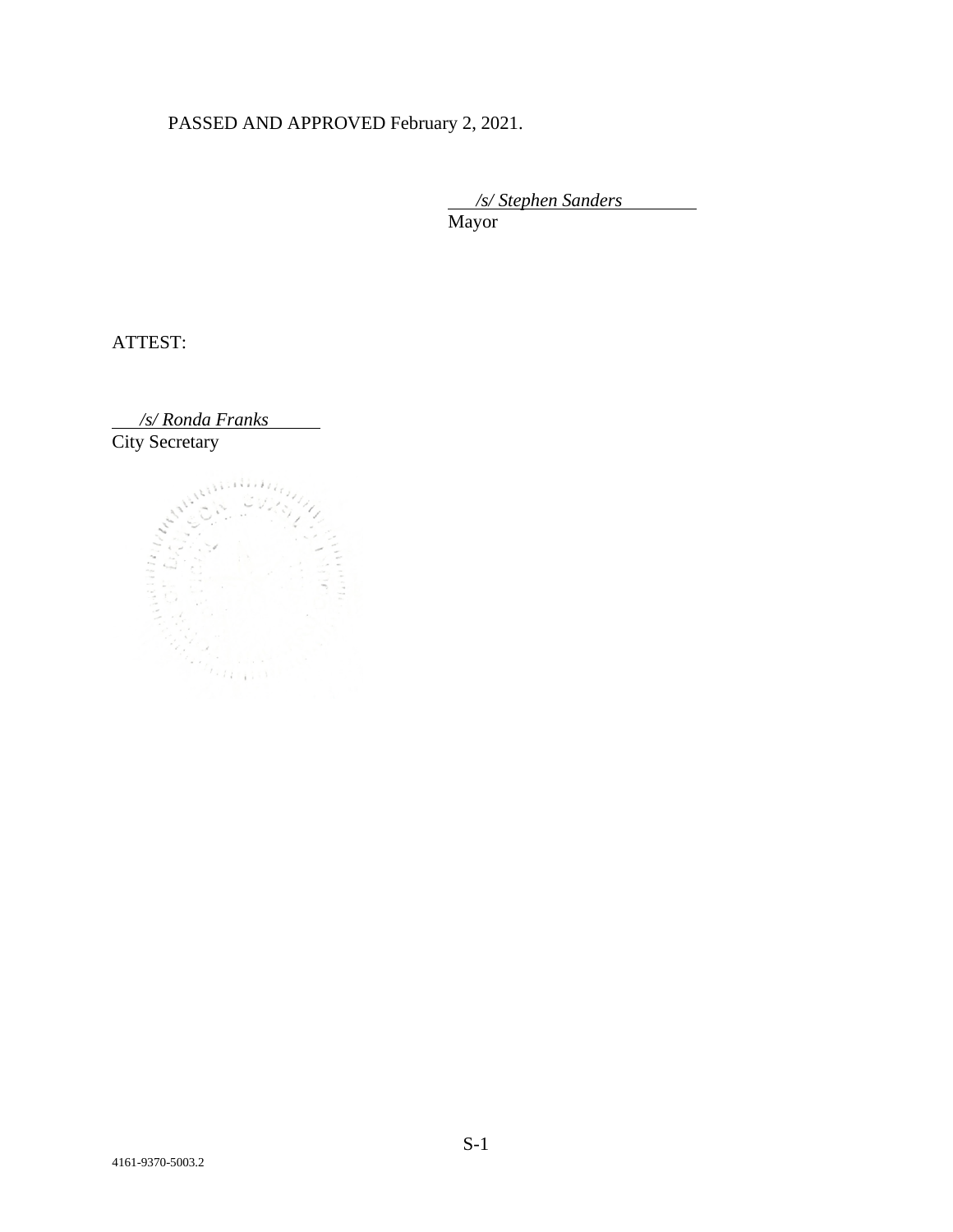# **EXHIBIT A**

# **ELECTION DAY POLLING LOCATIONS (Between the hours of 7:00 a.m. and 7:00 p.m.)**

# **On Election Day, voters in Navarro County may vote at any location listed below.**

| <b>YMCA Rhoades Optimist Room</b>            | Dawson Volunteer Fire Department             |
|----------------------------------------------|----------------------------------------------|
| 400 Oaklawn, Corsicana, 75110                | 97 N Main St, Dawson, 76639                  |
| Church of Jesus Christ of Latter Day Saints  | Eureka United Methodist Church               |
| 3800 Emhouse Rd, Corsicana, 75110            | 8644 S Hwy 287, Corsicana, 75109             |
| <b>Rice City Hall</b>                        | <b>Richland City Hall</b>                    |
| 305 N. Dallas, Rice, 75155                   | 103 W Main St, Richland, 76681               |
| <b>Chatfield Community Center</b>            | Winkler Masonic Lodge                        |
| 4808 FM 1603 Chatfield, 75105                | 9986 FM 416, Winkler, 75859                  |
| Martin Luther King Center                    | <b>Westside Baptist Church</b>               |
| 1114 E 6 <sup>th</sup> Ave Corsicana, 75110  | 1522 N 24 <sup>th</sup> St, Corsicana, 75110 |
| <b>Bears</b> Den                             | Corsicana High School Foyer                  |
| 802 S 2nd St, Corsicana, 75110               | 3701 State Hwy 22, Corsicana, TX 75110       |
| Kerens ISD Administration Building           | <b>Blooming Grove Lions Den</b>              |
| 200 Bobcat Ln, Kerens, 75144                 | 121 S Fordyce St, Blooming Grove,            |
|                                              | 76626                                        |
| Mildred Baptist Church Gym                   | <b>Frost ISD</b>                             |
| 5502 S Hwy 287 Corsicana, 75109              | 208 N Wyrick, Frost, 76641                   |
| Navarro College Cook Center                  | <b>Silver City Volunteer Fire Department</b> |
| 3200 W 7 <sup>th</sup> Ave, Corsicana, 75110 | 555 FM 55, Corsicana, 76679                  |
| Navarro County Courthouse Annex              | <b>Pursley Volunteer Fire Department</b>     |
| 601 N 13 <sup>th</sup> St., Corsicana, 75110 | 9772 FM 709 S, Pursley, 76679                |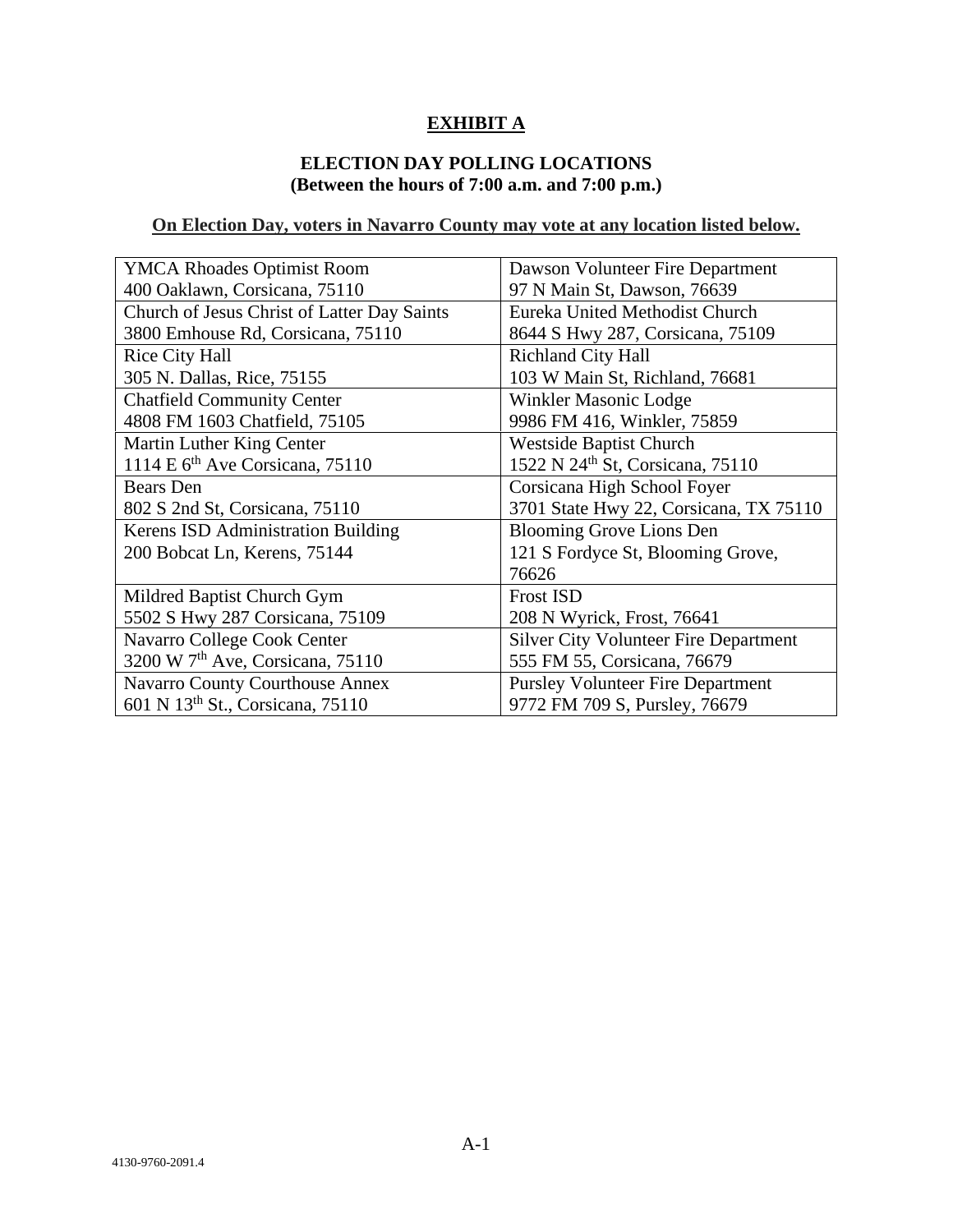### **EXHIBIT B**

### **EARLY VOTING POLLING LOCATIONS AND TIMES**

Location:

Navarro County Annex 601 N. 13th Street Corsicana, Texas 75110

Hours: Monday-Friday, April 19-23, 7:30 am – 7:30 pm Saturday, April 24, 9:00 am – 1:00 pm Sunday, April 25, 1:00 pm – 6:00 pm Monday-Tuesday, April 26-27, 7:30 am – 7:30 pm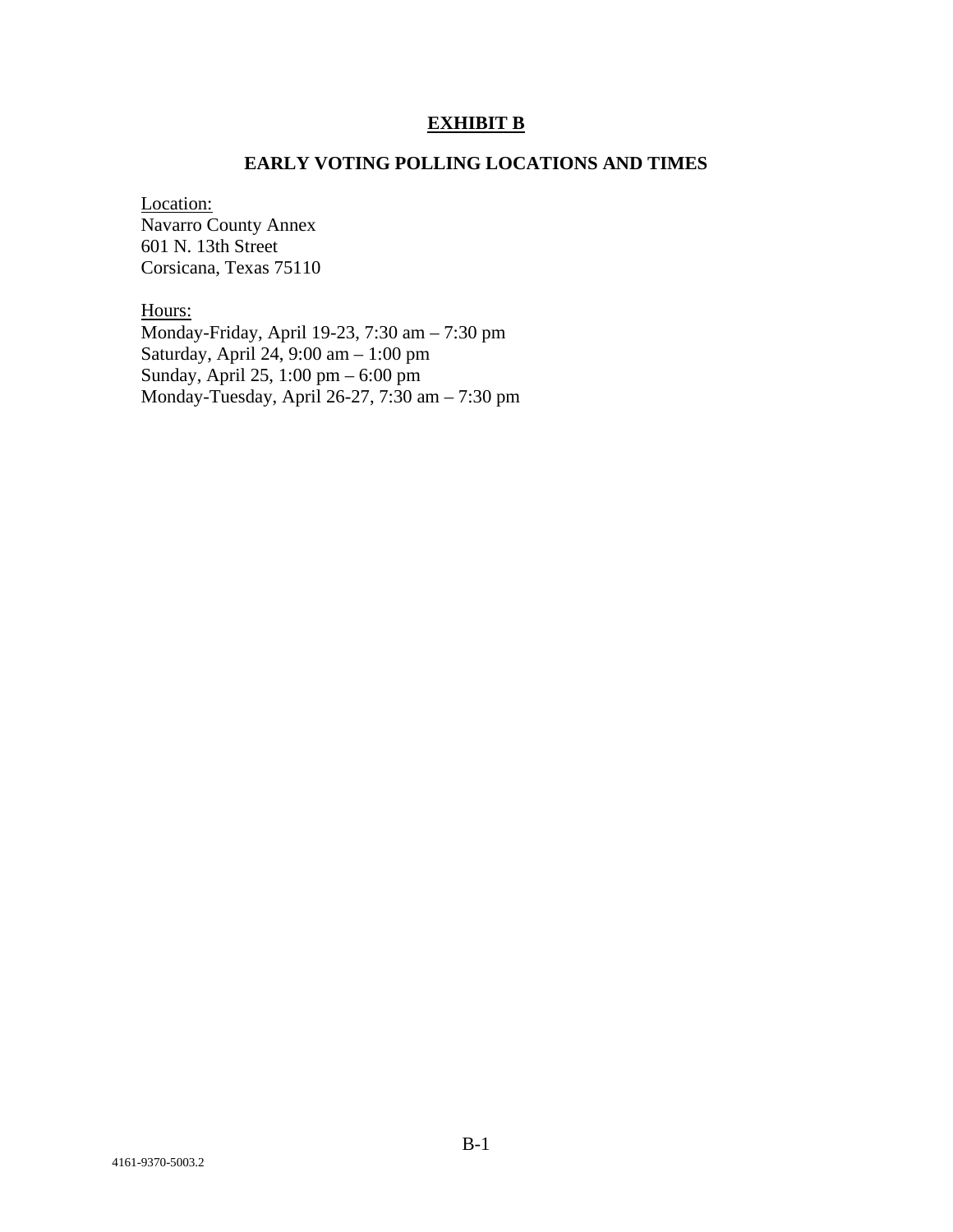### **EXHIBIT C**

### **VOTER INFORMATION DOCUMENT**

### **CITY OF DAWSON, TEXAS - PROPOSITION A**

| $\lceil$   FOR                       | The issuance of bonds for street and related drainage      |
|--------------------------------------|------------------------------------------------------------|
|                                      | improvements in the amount of \$2,500,000 and the          |
|                                      | imposition of taxes sufficient to pay the principal of and |
| $\lceil$ $\rfloor$ AGAINST $\rfloor$ | interest on the bonds.                                     |

| 1. Principal of the debt obligations to be authorized                                                                                                                                                                                                                                              | \$2,500,000                               |
|----------------------------------------------------------------------------------------------------------------------------------------------------------------------------------------------------------------------------------------------------------------------------------------------------|-------------------------------------------|
| Estimated interest for the debt obligations to be authorized<br>2.                                                                                                                                                                                                                                 | \$1,213,083                               |
| 3. Estimated combined principal and interest required to pay on time<br>and in full the debt obligations to be authorized                                                                                                                                                                          | \$3,713,083                               |
| 4. Principal of all outstanding debt obligations of the City*                                                                                                                                                                                                                                      | \$0                                       |
| Estimated remaining interest on all outstanding debt obligations of<br>5.<br>the City*                                                                                                                                                                                                             | \$0                                       |
| 6. Estimated combined principal and interest required to pay on time<br>and in full all outstanding debt obligations of the City*                                                                                                                                                                  | \$0                                       |
| 7. Estimated maximum annual increase in the amount of taxes that<br>would be imposed on a residence homestead in the City with an<br>appraised value of \$100,000 to repay the debt obligations to be<br>authorized, if approved, based upon assumptions made by the<br>governing body of the City | \$491                                     |
| 8. Other information that the City considers relevant or necessary to<br>explain the foregoing information                                                                                                                                                                                         | See major<br>assumptions listed<br>below. |

\* As of the date of adoption of the City's Bond Election Ordinance.

# **Major assumptions for statements above, including statement 7:**

(1) Assumed amortization of the City's debt obligations, including outstanding debt obligations and the proposed debt obligations: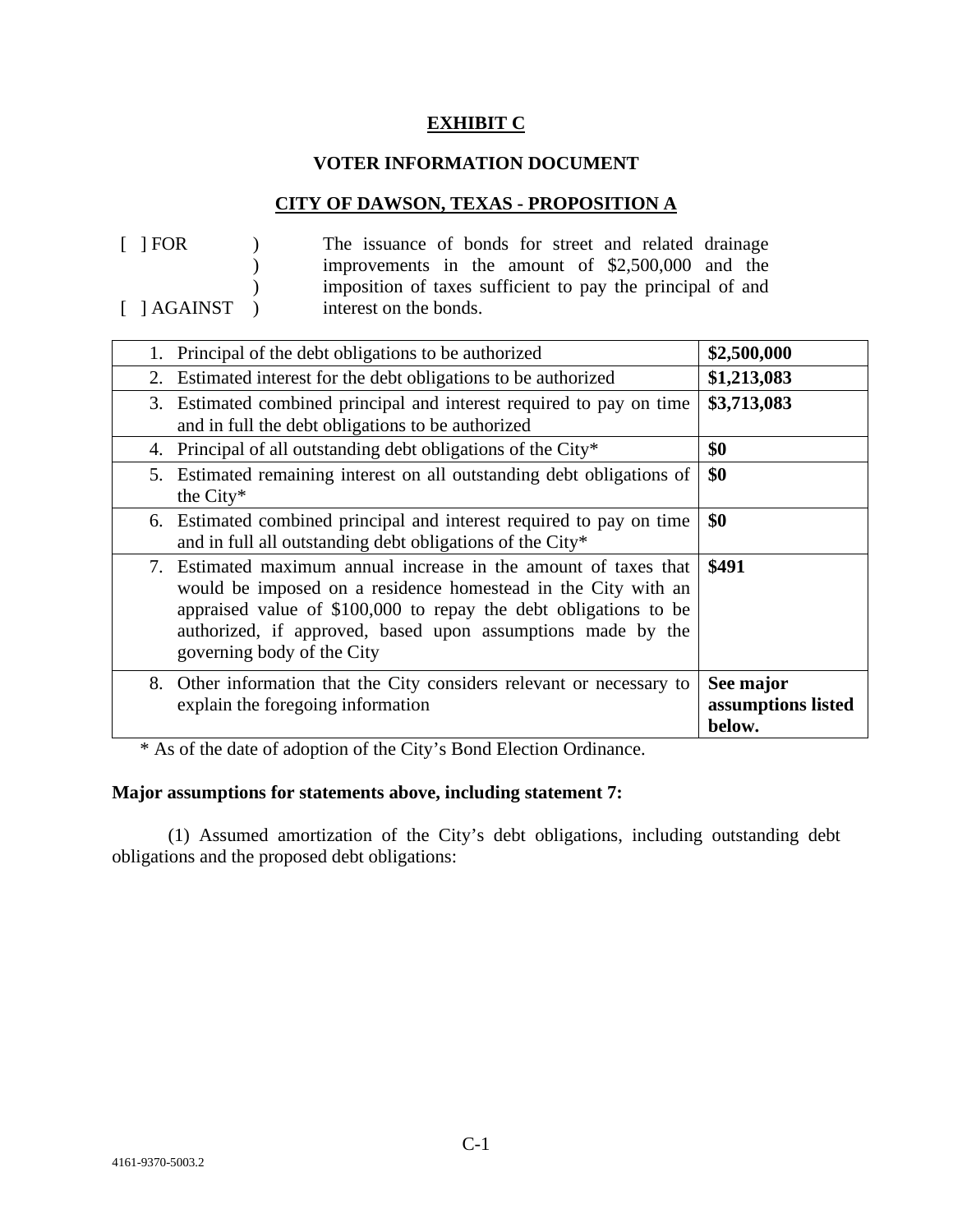| <b>City of Dawson, Estimated Series 2021</b> |            |                 |                  |  |
|----------------------------------------------|------------|-----------------|------------------|--|
| Date                                         | Principal  | <b>Interest</b> | <b>Total P+I</b> |  |
| 4/30/2021                                    |            |                 |                  |  |
| 4/30/2022                                    |            | 89,583.33       | 89,583.33        |  |
| 4/30/2023                                    | 10,000.00  | 74,850,00       | 84,850.00        |  |
| 4/30/2024                                    | 60,000.00  | 73,800.00       | 133,800.00       |  |
| 4/30/2025                                    | 60,000.00  | 72,000.00       | 132,000.00       |  |
| 4/30/2026                                    | 65,000.00  | 70,125.00       | 135,125.00       |  |
| 4/30/2027                                    | 70,000.00  | 68,100.00       | 138,100.00       |  |
| 4/30/2028                                    | 70,000.00  | 66,000.00       | 136,000.00       |  |
| 4/30/2029                                    | 75,000.00  | 63.825.00       | 138,825.00       |  |
| 4/30/2030                                    | 80,000.00  | 61,500.00       | 141,500.00       |  |
| 4/30/2031                                    | 80,000.00  | 59,100.00       | 139,100.00       |  |
| 4/30/2032                                    | 85,000.00  | 56,625.00       | 141,625.00       |  |
| 4/30/2033                                    | 90,000.00  | 54,000.00       | 144,000.00       |  |
| 4/30/2034                                    | 95,000.00  | 51,225.00       | 146,225.00       |  |
| 4/30/2035                                    | 100,000.00 | 48,300.00       | 148,300.00       |  |
| 4/30/2036                                    | 105,000.00 | 45,225.00       | 150,225.00       |  |
| 4/30/2037                                    | 105,000.00 | 42,075.00       | 147,075.00       |  |
| 4/30/2038                                    | 110,000.00 | 38,850.00       | 148,850.00       |  |
| 4/30/2039                                    | 115,000.00 | 35,475.00       | 150,475.00       |  |
| 4/30/2040                                    | 120,000.00 | 31,950.00       | 151,950.00       |  |
| 4/30/2041                                    | 125,000.00 | 28,275.00       | 153,275.00       |  |
| 4/30/2042                                    | 130,000.00 | 24,450.00       | 154,450.00       |  |
| 4/30/2043                                    | 140,000.00 | 20,400.00       | 160,400.00       |  |
| 4/30/2044                                    | 145,000.00 | 16,125.00       | 161,125.00       |  |
| 4/30/2045                                    | 150,000.00 | 11,700.00       | 161,700.00       |  |
| 4/30/2046                                    | 155,000.00 | 7,125.00        | 162,125.00       |  |
| 4/30/2047                                    | 160,000.00 | 2,400.00        | 162,400.00       |  |

(2) Assumed changes in estimated future appraised values within the City: 1.00% increase per year.

(3) Assumed interest rate on the debt obligations to be issued: 2.75%

(4) Assumes that the City will not grant any optional homestead or other property tax exemptions.

(5) Assumes homestead will not qualify for idiosyncratic exemptions, including, but not limited to, the state-mandated homestead exemption for disabled veterans and their families, surviving spouses of members of the armed services killed in action and surviving spouses of first responders killed or fatally wounded in the line of duty.

(6) Assumes that applicable law will not change to provide for mandatory property tax exemptions or property tax freezes that are not available under current law.

(7) Assumes municipal bond insurance will be obtained for the proposed debt obligations.